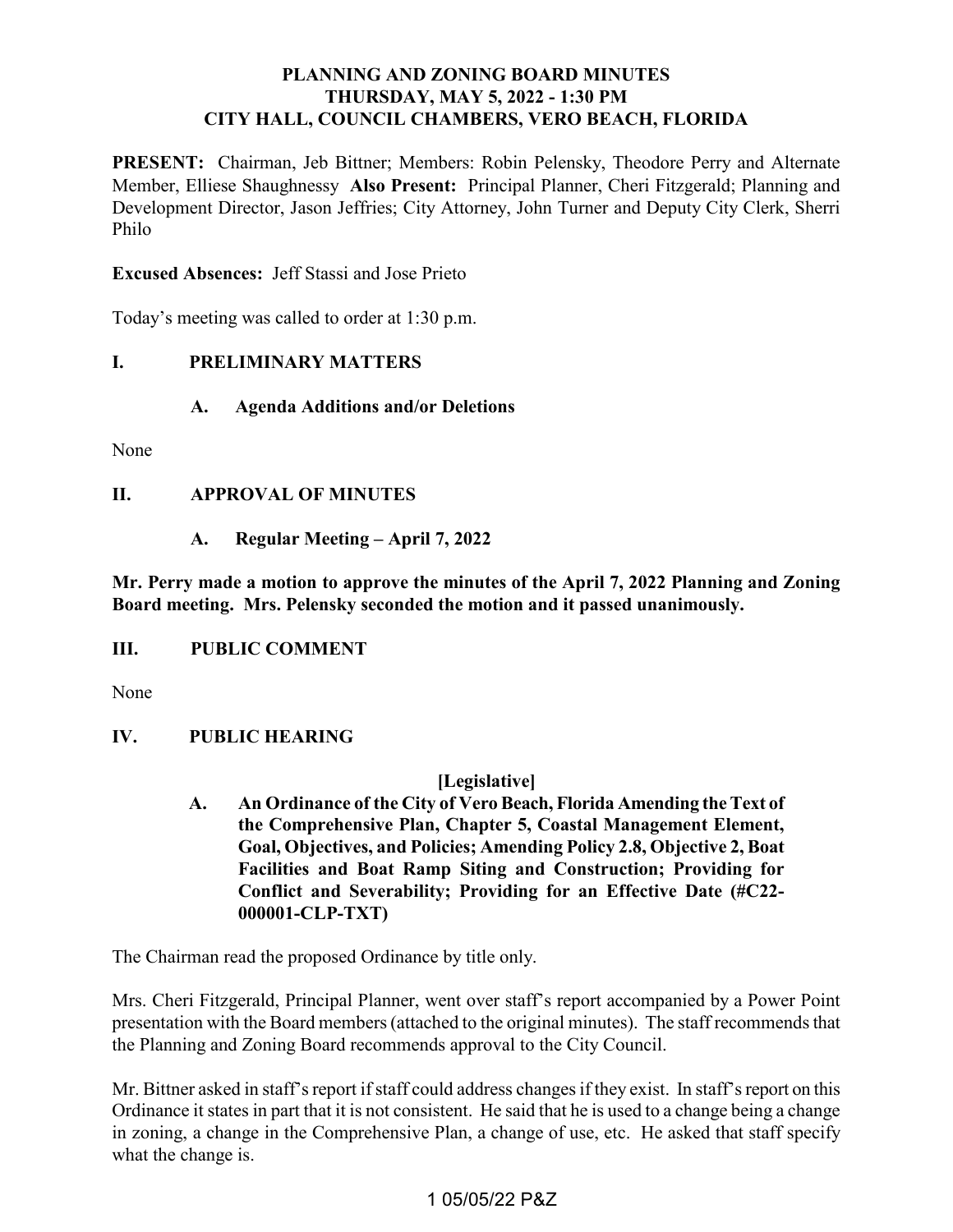The Chairman opened and closed the public hearing at 1:39 p.m., with no one wishing to be heard.

 **Mrs. Pelensky moved that the Board approves the Ordinance of the City of Vero Beach, effective date. Mr. Bittner seconded the motion and it passed 4-0 with Ms. Shaughnessy voting Florida, amending the Text of the Comprehensive Plan, Chapter 5, Coastal Management Element, Goal, Objectives, and Policies; amending Policy 2.8, Objective 2, Boat Facilities and Boat Ramp Siting and Construction; providing for conflict and severability; providing for an yes, Mr. Perry yes, Mrs. Pelensky yes and Mr. Bittner yes.** 

## **[Legislative]**

 **B. An Ordinance of the City of Vero Beach, Florida, Amending the Land Development Regulations by Amending Chapter 70, Subdivisions, to Update the Procedures for Lot Splits, Lot Line Adjustments, and Subdivision Platting; Add or Revise Definitions; Revise the Criteria for Lot Splits; Providing for Codification; Providing for Scrivener's Error; Providing for Conflict and Severability; and Providing for an Effective Date (#Z22-000004-TXT)** 

The Chairman read the proposed Ordinance by title only.

Mr. Jeffries went over staff's report accompanied by a Power Point presentation with the Board members (attached to the original minutes). The staff recommends approval of the text amendment.

The Chairman opened and closed the public hearing at 1:47 p.m., with no one wishing to be heard.

 **Mrs. Pelensky moved that the Board approves the Ordinance of the City of Vero Beach, Florida, amending the Land Development Regulations by amending Chapter 70, Subdivisions, to update the Procedures for Lot Splits, Lot Line Adjustments, and Subdivision Platting; add for scrivener's error; providing for conflict and severability; and providing for an effective or revise Definitions; revise the Criteria for Lot Splits; providing for codification; providing date. Mr. Perry seconded the motion and it passed 4-0 with Ms. Shaughnessy voting yes, Mr. Perry yes, Mrs. Pelensky yes and Mr. Bittner yes.** 

#### **V**. **V. DISCUSSION OF RECREATION AND OPEN SPACE ELEMENT**

 of the Comprehensive Plan (attached to the original minutes). He reported that he gave a full Mr. Jeffries gave a Power Point presentation on Vero Beach Recreation and the open space element presentation to the Recreation Commission, which is located on the City's website.

Mrs. Pelensky referred to the map and asked if it was done prior to the recent annexation.

Mr. Jeffries answered yes.

Mr. Bittner noted that the map was dated February, 2021.

Mr. Perry referred to the slide, *Open Space and Recreation.* He asked is there any criteria for accessibility. He explained that spoil islands were counted in this and no one can get to them unless they have a boat.

## 2 05/05/22 P&Z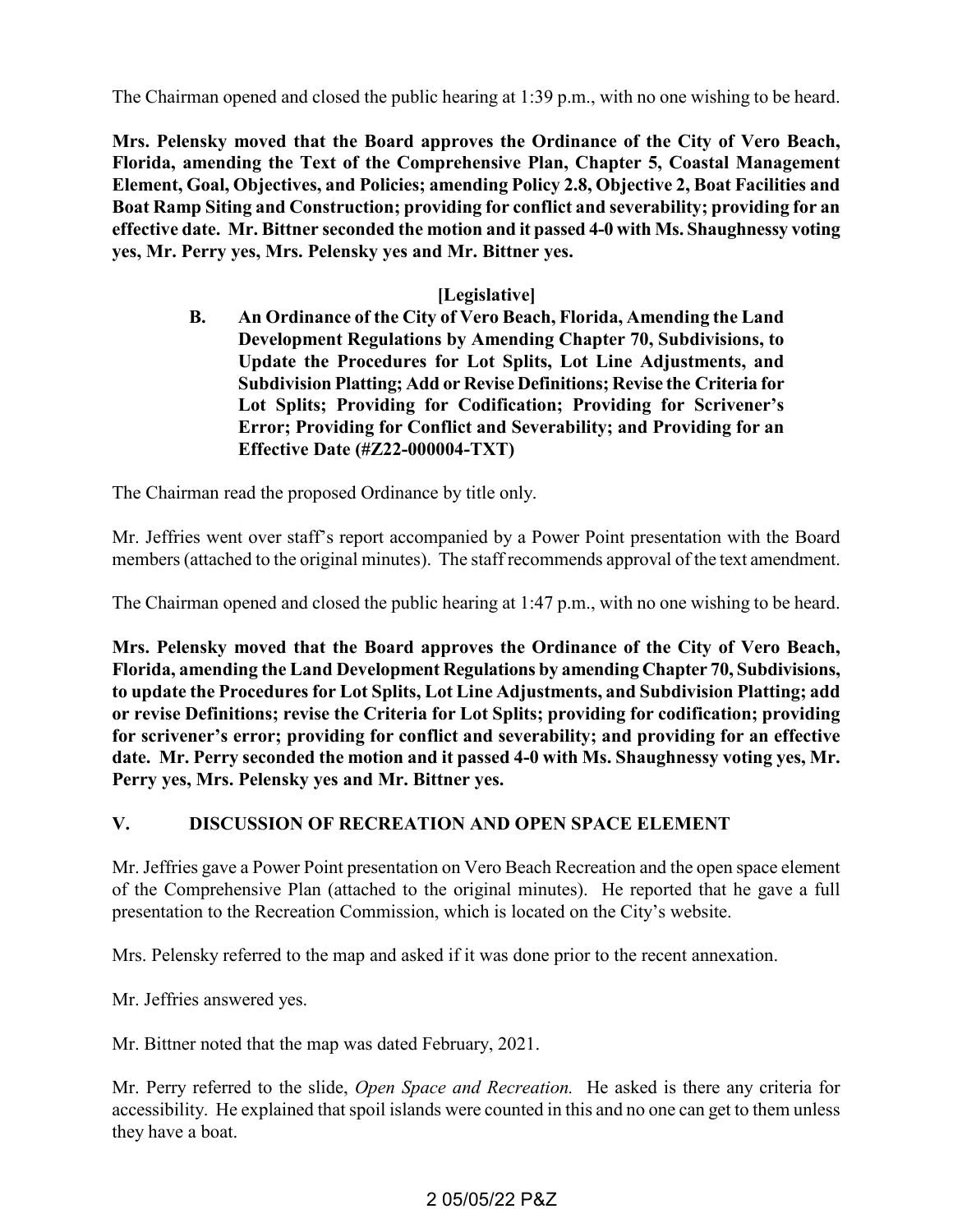Mr. Jeffries said that is where they dig down deeper. He said this is the broad criteria and then it is the question of how much is needed in terms of active recreation. He said this is something where they could look at updating the Park policies or they could have a Park master plan. It is not that they don't have enough Park land, it is how they are using it.

Mr. Perry referred to the land around the Airport that is marked conservation land. He said that property is probably fenced off.

 of that conservation land is going to be switched back to the Airport for Airport use. He explained that the Federal Aviation Administration (FAA) sent a letter to the City stating that this conservation Mr. Jeffries reported that Airport staff is currently working on an updated Master Plan and a portion land is not compatible land use. They want the land around the Airport to be productive.

Mrs. Pelensky said the total open space shown is [1,528.54](https://1,528.54) acres, but included in that calculation is conservation land, which is 950.22 acres, so the total open space is actually 578 acres. She felt that they needed more criteria.

 Mr. Jeffries asked Mrs. Pelensky if she was stating that the City needs to adopt some policies to make sure that passive lands have some accessibility to them.

Mrs. Pelensky answered yes.

Mr. Perry said or not be counted in this calculation.

 Mr. Jeffries explained that this calculation is for open space. There is other criteria for active Parks. He explained that there is some deficiency in their planning for the Parks and recreation facilities. It is not so much the broad category, but the details on how they develop or use their facilities.

 neighborhood Parks one (1) Park per 5,000 residents*.* She asked how does this compare to other Mrs. Pelensky referred to the slide, *Adequate Park and Recreation Facilities,* where it states under small cities in the State.

 Mr. Jeffries thought that they compared fairly well with other communities of our size. He noted that this information is included in the entire presentation that is located on the City's website.

Mrs. Pelensky said what makes this City different from other cities is that this City has County residents using their Parks and open space.

 Mrs. Pelensky said in looking at the map, when they talk about accessibility, there are some big gaps where there are neighborhoods where there is nothing within walkable or bike riding distance.

Mr. Jeffries said there should probably be standards where there should be a Park within a certain distance.

Mr. Bittner asked Mr. Jeffries what he was asking of the Board.

Mr. Jeffries said it the first step was to update the policies.

 color code the active, passive, non-accessible conservation, accessible conservation, etc., by color Mr. Bittner asked that the Planning and Development Department updates the map and to define by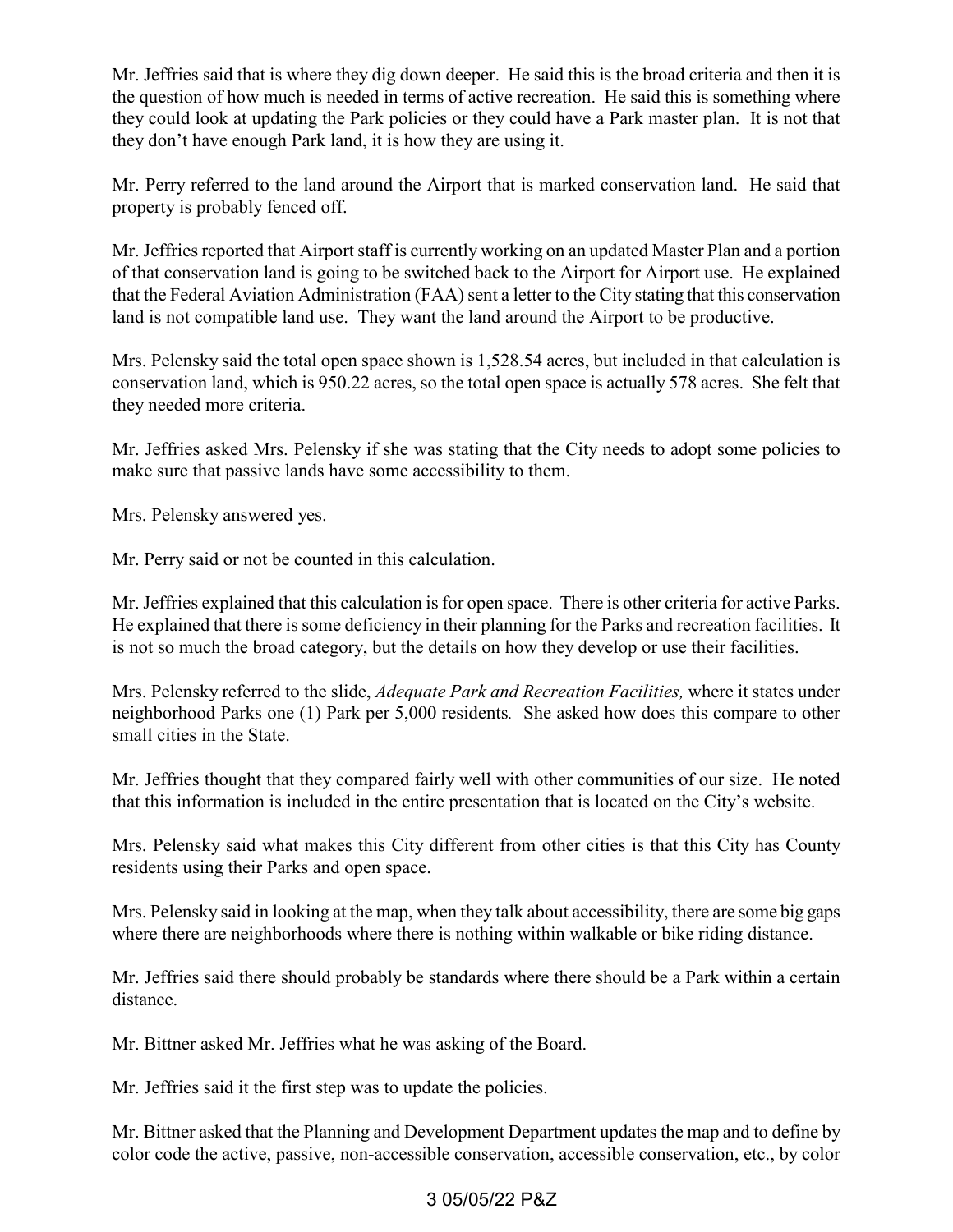code.

Mrs. Pelensky asked how could they get accessibility into their policy.

 Mr. Jeffries said they were talking about updating the policies so there would be a planning process that would lead to updating the Comprehensive Plan.

Mrs. Pelensky asked would that be done in house.

Mr. Jeffries answered no. He said they would want a firm that has expertise in Park planning.

 Mr. Bittner suggested that if they desire to bring in a consultant, that they reach out to the County in that the system should be looked at as a comprehensive plan between the City and the County.

 Mrs. Pelensky asked can the Board make that recommendation to the City Council that they consider having an outside consultant.

 Mr. Jeffries said they could make a recommendation to the City Council that they review and update the Parks and recreational element of the City's Comprehensive Plan.

Mrs. Pelensky said that she would like to make that recommendation.

 Mr. Turner said this was a question for the Recreation Commission and is something that they should be discussing.

Mr. Jeffries said they would probably be a part of this process as well.

 Mr. Turner said that he was not sure what it was that the Board was asking the City Council to consider.

 Mrs. Pelensky said a review of the existing policies and criteria that the City has for Parks and recreation open space to see how they compare to other communities and if there are any recommendations for changes.

 Mr. Jeffries suggested that the Board's recommendation to the City Council would be that the City do a comprehensive review of the Parks and recreation element of the Comprehensive Plan for potential updating.

Mr. Bittner asked can the Board make a recommendation to the Planning and Development Director, rather than the City Council.

 Mr. Jeffries said that he would speak with the Recreation Director and the City Manager and then bring this back before the Board.

### **VI. VI. PLANNING DEPARTMENT MATTERS**

 Mr. Jeffries reported that their May 19, 2022, meeting would depend on if he completes the Tree Ordinance. He reported that they would not have their first meeting in June as he would be out of town.

# 4 05/05/22 P&Z